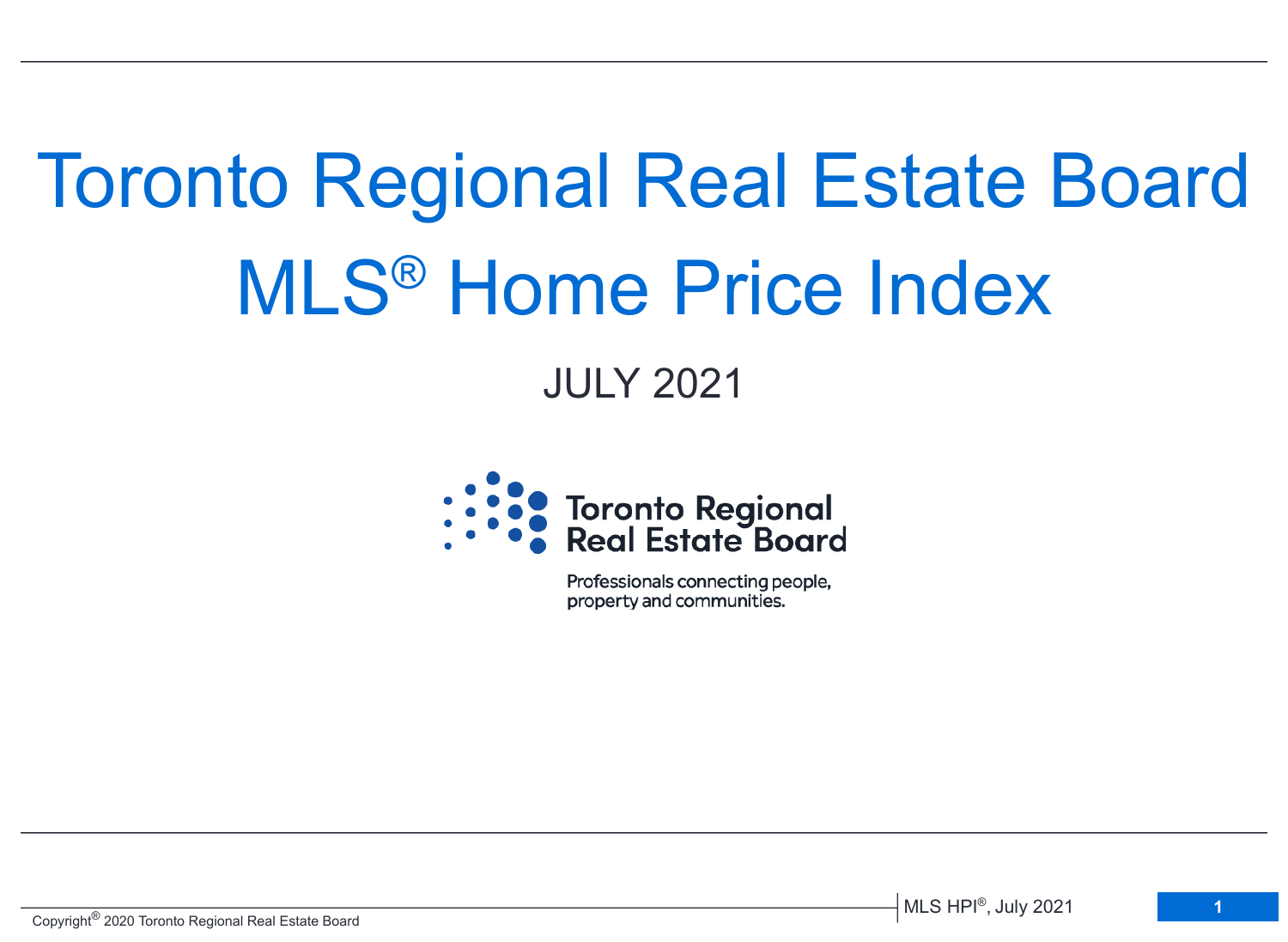#### FOCUS ON THE MLS HOME PRICE INDEX

## ALL TRREB AREAS INDEX AND BENCHMARK PRICE, JULY 2021

|                                  | <b>Composite</b> |           |                          | <b>Single Family Detached</b> |           |                         | <b>Single Family Attached</b> |           |                          | <b>Townhouse</b> |                          |                          | <b>Apartment</b> |         |                         |
|----------------------------------|------------------|-----------|--------------------------|-------------------------------|-----------|-------------------------|-------------------------------|-----------|--------------------------|------------------|--------------------------|--------------------------|------------------|---------|-------------------------|
|                                  | <b>Index</b>     |           | Benchmark Yr./Yr. % Chg. | <b>Index</b>                  |           | Benchmark Yr./Yr. % Chg | <b>Index</b>                  |           | Benchmark Yr./Yr. % Chg. | <b>Index</b>     |                          | Benchmark Yr./Yr. % Chg. | <b>Index</b>     |         | Benchmark Yr./Yr. % Chg |
| <b>TREB Total</b>                | 345.1            | 1,054,300 | 18.06%                   | 348.1                         | 1,302,300 | 22.61%                  | 359.9                         | 1,013,800 | 21.59%                   | 346.5            | 745,900                  | 17.18%                   | 322.9            | 639,400 | 8.14%                   |
| <b>Halton Region</b>             | 371.0            | 1,142,700 | 22.97%                   | 369.1                         | 1,346,900 | 23.73%                  | 384.2                         | 972,400   | 25.27%                   | 373.1            | 718,900                  | 19.05%                   | 347.7            | 658,000 | 15.48%                  |
| <b>Burlington</b>                | 380.7            | 1,098,400 | 22.85%                   | 387.5                         | 1,333,700 | 25.65%                  | 418.0                         | 1,019,100 | 27.67%                   | 378.7            | 707,700                  | 19.96%                   | 354.5            | 585,200 | 15.47%                  |
| <b>Halton Hills</b>              | 361.3            | 1,065,700 | 22.93%                   | 352.6                         | 1,150,000 | 23.03%                  | 375.4                         | 836,500   | 25.13%                   | 394.9            | 628,700                  | 21.81%                   | 351.6            | 536,900 | 17.87%                  |
| Milton                           | 363.9            | 1,107,600 | 26.84%                   | 358.8                         | 1,321,600 | 25.94%                  | 372.9                         | 898,900   | 25.77%                   | 358.8            | 615,400                  | 18.42%                   | 329.5            | 677,900 | 15.45%                  |
| Oakville                         | 367.8            | 1,242,100 | 21.07%                   | 364.9                         | 1,479,600 | 21.55%                  | 382.4                         | 1,066,000 | 24.36%                   | 364.4            | 827,600                  | 17.93%                   | 344.7            | 688,600 | 15.17%                  |
| <b>Peel Region</b>               | 341.2            | 967,000   | 18.72%                   | 337.0                         | 1,193,500 | 22.23%                  | 349.0                         | 891,800   | 21.90%                   | 344.7            | 728,800                  | 16.93%                   | 332.8            | 569,100 | 8.33%                   |
| <b>Brampton</b>                  | 347.5            | 885,100   | 20.79%                   | 339.2                         | 999,400   | 21.93%                  | 354.7                         | 828,400   | 22.14%                   | 353.6            | 639,400                  | 19.54%                   | 323.6            | 477,300 | 8.26%                   |
| Caledon                          | 322.9            | 1,180,000 | 32.07%                   | 327.9                         | 1,246,400 | 33.24%                  | 350.9                         | 866,900   | 25.77%                   | 304.3            | 658,700                  | 16.46%                   | $\sim$           |         |                         |
| Mississauga                      | 337.1            | 995,200   | 15.76%                   | 336.0                         | 1,342,000 | 20.65%                  | 338.2                         | 932,700   | 20.83%                   | 341.3            | 754,300                  | 15.81%                   | 334.6            | 587,400 | 8.35%                   |
| <b>City of Toronto</b>           | 334.4            | 1,102,600 | 10.14%                   | 339.3                         | 1,533,100 | 14.67%                  | 360.5                         | 1,217,900 | 13.76%                   | 335.9            | 796,800                  | 11.71%                   | 323.3            | 659,600 | 6.45%                   |
| <b>York Region</b>               | 341.2            | 1,162,500 | 20.95%                   | 352.1                         | 1,361,200 | 23.03%                  | 345.8                         | 999,400   | 22.06%                   | 303.9            | 786,400                  | 17.56%                   | 290.7            | 631,100 | 12.11%                  |
| Aurora                           | 335.4            | 1,109,300 | 23.22%                   | 340.8                         | 1,280,400 | 24.79%                  | 350.9                         | 904,900   | 23.69%                   | 292.2            | 791,600                  | 21.45%                   | 290.8            | 623,900 | 15.72%                  |
| East Gwillimbury                 | 341.8            | 1,169,600 | 37.27%                   | 344.5                         | 1,229,200 | 35.79%                  | 359.9                         | 752,800   | 38.69%                   | $\sim$           | ÷.                       | $\mathbf{r}$             | $\mathcal{L}$    |         | $\sim$                  |
| Georgina                         | 379.1            | 735,600   | 37.40%                   | 387.9                         | 748,300   | 37.36%                  | 363.0                         | 715,500   | 35.55%                   |                  |                          |                          |                  |         |                         |
| King                             | 345.9            | 1,609,900 | 22.44%                   | 352.4                         | 1,651,600 | 23.35%                  | 334.7                         | 1,026,500 | 25.97%                   | $\sim$           | ×.                       | $\sim$                   | 269.2            | 665,500 | 12.97%                  |
| Markham                          | 345.3            | 1,213,700 | 19.15%                   | 365.4                         | 1,529,800 | 19.57%                  | 356.9                         | 1,062,500 | 21.89%                   | 292.1            | 788,300                  | 19.03%                   | 298.9            | 688,400 | 13.43%                  |
| Newmarket                        | 320.2            | 942,900   | 24.64%                   | 323.0                         | 1,088,700 | 25.44%                  | 325.8                         | 767,300   | 25.99%                   | 321.6            | 665,500                  | 18.54%                   | 293.7            | 502,600 | 16.27%                  |
| <b>Richmond Hill</b>             | 349.8            | 1.256.800 | 17.50%                   | 372.3                         | 1,590,200 | 17.82%                  | 344.6                         | 1,047,700 | 19.74%                   | 296.0            | 750,400                  | 15.18%                   | 298.5            | 604,000 | 13.33%                  |
| Vaughan                          | 327.0            | 1,193,500 | 17.97%                   | 326.3                         | 1,386,400 | 20.14%                  | 337.0                         | 1,023,100 | 20.79%                   | 321.7            | 889,600                  | 13.04%                   | 276.0            | 637,400 | 9.09%                   |
| Whitchurch-Stouffville           | 358.7            | 1,249,600 | 23.01%                   | 358.6                         | 1,322,700 | 24.60%                  | 362.1                         | 903,500   | 21.35%                   | 363.3            | 644,900                  | 19.98%                   | 291.5            | 583,300 | 13.87%                  |
| <b>Durham Region</b>             | 361.7            | 844,500   | 31.53%                   | 352.2                         | 919,100   | 31.76%                  | 375.6                         | 749,100   | 32.11%                   | 383.0            | 602,600                  | 31.12%                   | 346.6            | 575,100 | 22.82%                  |
| Ajax                             | 350.5            | 864,400   | 28.15%                   | 347.6                         | 932,500   | 27.94%                  | 364.9                         | 787,400   | 29.86%                   | 342.2            | 643,000                  | 25.62%                   | 310.7            | 499,000 | 20.85%                  |
| <b>Brock</b>                     | 352.9            | 595,200   | 39.05%                   | 352.7                         | 600,800   | 39.02%                  | 349.9                         | 705,700   | 39.51%                   | $\sim$           | $\omega$                 | $\sim$                   | $\sim$           | $\sim$  | $\sim$                  |
| Clarington                       | 364.7            | 770,300   | 34.43%                   | 353.9                         | 852,300   | 33.80%                  | 367.4                         | 701,900   | 34.63%                   | 375.4            | 606,400                  | 31.21%                   | 299.5            | 441,400 | 23.61%                  |
| Oshawa                           | 378.1            | 719,000   | 34.08%                   | 361.6                         | 771,700   | 33.78%                  | 415.1                         | 694,700   | 36.73%                   | 417.4            | 529,100                  | 35.30%                   | 346.2            | 391,700 | 21.86%                  |
| Pickering                        | 358.4            | 956,000   | 26.33%                   | 339.2                         | 1,056,700 | 27.14%                  | 364.1                         | 849,600   | 27.49%                   | 364.5            | 621,900                  | 26.08%                   | 441.3            | 831,300 | 24.10%                  |
| Scugog                           | 353.1            | 906,500   | 35.29%                   | 347.7                         | 921,700   | 35.82%                  | 351.5                         | 653,400   | 36.66%                   | $\omega$         | $\overline{\phantom{a}}$ | $\sim$                   | $\sim$           |         |                         |
| Uxbridge                         | 340.9            | 1,135,900 | 35.55%                   | 344.2                         | 1,188,800 | 36.64%                  | 332.4                         | 770,800   | 35.90%                   | 319.0            | 580,900                  | 25.84%                   | 268.5            | 641,200 | 18.13%                  |
| Whitby                           | 350.9            | 911,700   | 29.34%                   | 348.7                         | 1,002,900 | 29.53%                  | 360.7                         | 794,600   | 28.96%                   | 378.1            | 635,300                  | 33.23%                   | 278.7            | 517,400 | 22.45%                  |
| <b>Dufferin County</b>           | 370.5            | 817,700   | 24.75%                   | 389.7                         | 888,100   | 25.39%                  | 373.7                         | 700,300   | 27.11%                   | 345.5            | 456,800                  | 28.11%                   | 329.1            | 482,800 | 2.24%                   |
| Orangeville                      | 370.5            | 817,700   | 24.75%                   | 389.7                         | 888,100   | 25.39%                  | 373.7                         | 700,300   | 27.11%                   | 345.5            | 456,800                  | 28.11%                   | 329.1            | 482,800 | 2.24%                   |
| <b>Simcoe County</b>             | 345.0            | 753,700   | 31.48%                   | 336.3                         | 771,500   | 33.98%                  | 386.9                         | 722,600   | 33.55%                   | 308.2            | 486,600                  | 20.86%                   | 311.1            | 492,000 | 16.39%                  |
| Adjala-Tosorontio                | 328.0            | 876,900   | 30.63%                   | 328.4                         | 879,300   | 30.58%                  | $\sim$                        | $\sim$    | $\sim$                   | $\sim$           | $\sim$                   | $\sim$                   | $\sim$           |         |                         |
| <b>Bradford West Gwillimbury</b> | 358.2            | 896,700   | 29.27%                   | 335.9                         | 958,400   | 26.04%                  | 395.6                         | 833,500   | 32.84%                   | 338.6            | 549,900                  | 20.80%                   | 291.0            | 490,900 | 15.75%                  |
| Essa                             | 371.0            | 742,700   | 33.31%                   | 357.7                         | 756,900   | 39.73%                  | 399.4                         | 630,300   | 33.31%                   | 339.6            | 541,700                  | 18.45%                   | $\sim$           |         |                         |
| Innisfil                         | 339.0            | 668,600   | 31.86%                   | 336.6                         | 684,300   | 32.83%                  | 394.4                         | 603,000   | 36.33%                   | 281.9            | 237,100                  | 22.57%                   | 297.1            | 583,800 | 15.74%                  |
| Barrie                           | $\sim$           | $\sim$    | ÷                        | ÷.                            |           | $\sim$                  | $\sim$                        | ÷.        | $\sim$                   | $\sim$           | $\sim$                   | $\sim$                   | $\sim$           |         |                         |
| <b>New Tecumseth</b>             | 327.8            | 770,000   | 31.81%                   | 321.1                         | 836,000   | 33.13%                  | 363.8                         | 662,400   | 34.39%                   | 302.6            | 611,600                  | 18.20%                   | 328.8            | 512,800 | 19.22%                  |